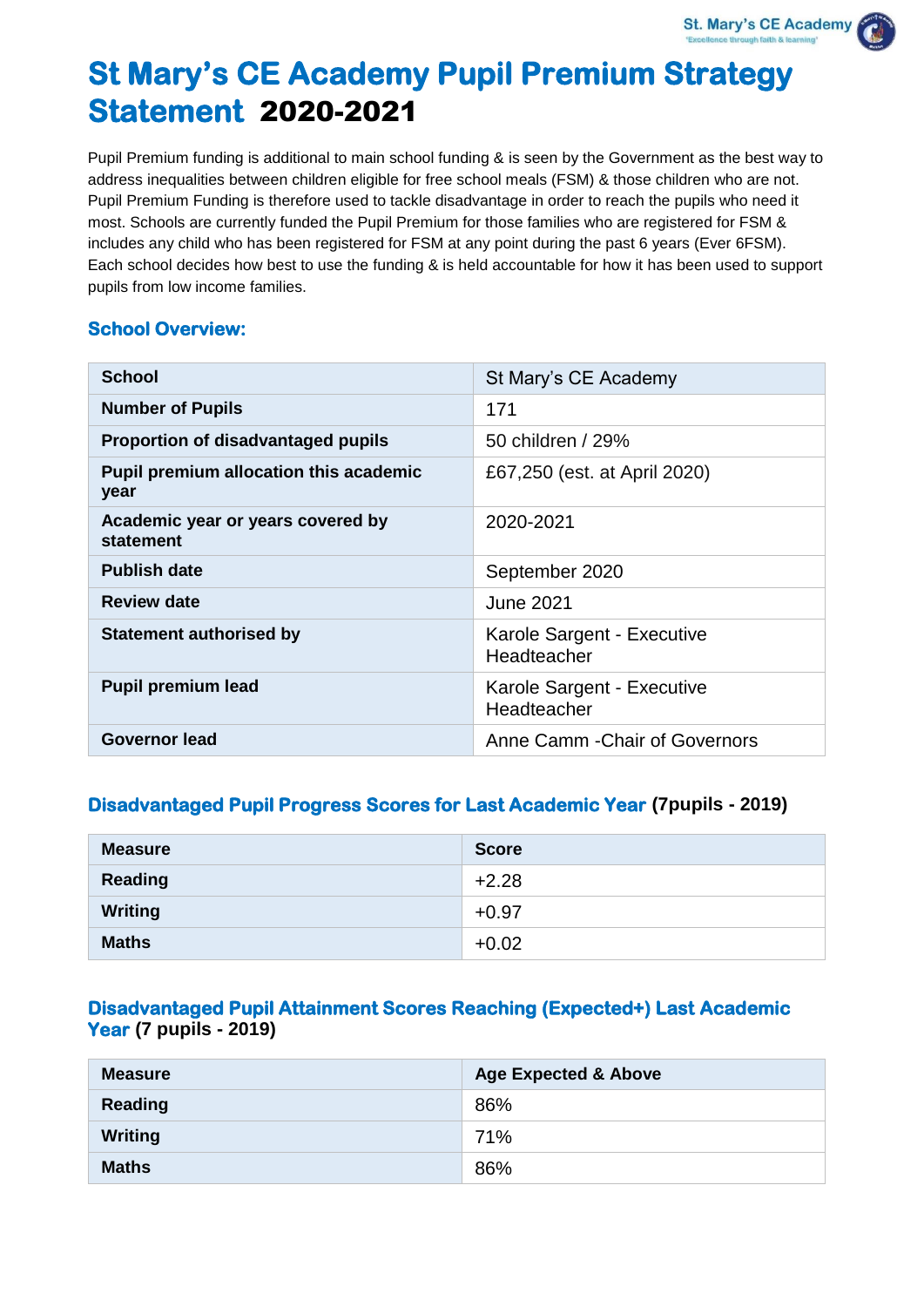# **Possible in school barriers to the future attainment of some PP Pupils (to be addressed in school):**

- They may have other challenges such as EAL, SEN, child protection issues, traumatic backgrounds, mental health issues or vulnerabilities which impact on outcomes.
- They may have poor oral language skills due to a lack of exposure to a wide vocabulary.
- They may not have parental help to support homework, reading at home or general encouragement to aspire.
- They may lack the benefits of wider experiences, resources & opportunities to learning which may impact on confidence or resilience.

**Possible external barriers to the future attainment of some PP Pupils (to be addressed by other agencies either inside or outside of school):**

- They may have poor attendance that requires support for the child &/or the parent.
- They may require pastoral support to help them overcome social, emotional & wellbeing barriers that impact on concentration & learning.
- They may require the help of external agencies for SEN, refugee status or Child Protection issues.

### **Objectives in spending PPG to narrow the gap in achievement between pupils eligible for PPG and their peer group:**

- To provide additional support closely focused on need;
- To enhance learning opportunities, resources for participation & enrichment of the curriculum, particularly in Reading.
- To increase parental/carer engagement.

# **Process for monitoring impact:**

- Full & detailed termly analysis of data for each child & all pupil groups by the Executive Headteacher (also Assessment Leader) which is fed back to staff & governors via a termly report.
- Pupil Progress meetings held termly with SLT (Executive Headteacher, Head of School, senior teachers) plus class teachers to monitor attainment & progress of all pupils & groups plus discuss needs & support.
- Annual ASP Analysis to judge end of Key Stage Outcomes against national figures.
- Annual reporting to Governors.

# **Overall Impact:**

- See final outcomes for each cohort (p1, plus termly Progress & Attainment Reports & ASP Summary Reports).
- The outcomes of FSM pupils vary at different times depending on the children plus their individual needs & barriers to learning. Sometimes, our FSM children appear in multiple pupil groups such as SEND (Special Educational Needs & Disabilities) or EAL (English as an Additional Language) which then affects their academic outcomes.
- Where FSM pupils do not have SEN or EAL, they normally attain within the expected range or above in comparison to the national average.
- Most of our FSM pupils make good to outstanding progress.
- FSM pupils also show increased confidence as a result of targeted interventions, greater levels of support or access to extra-curricular activities.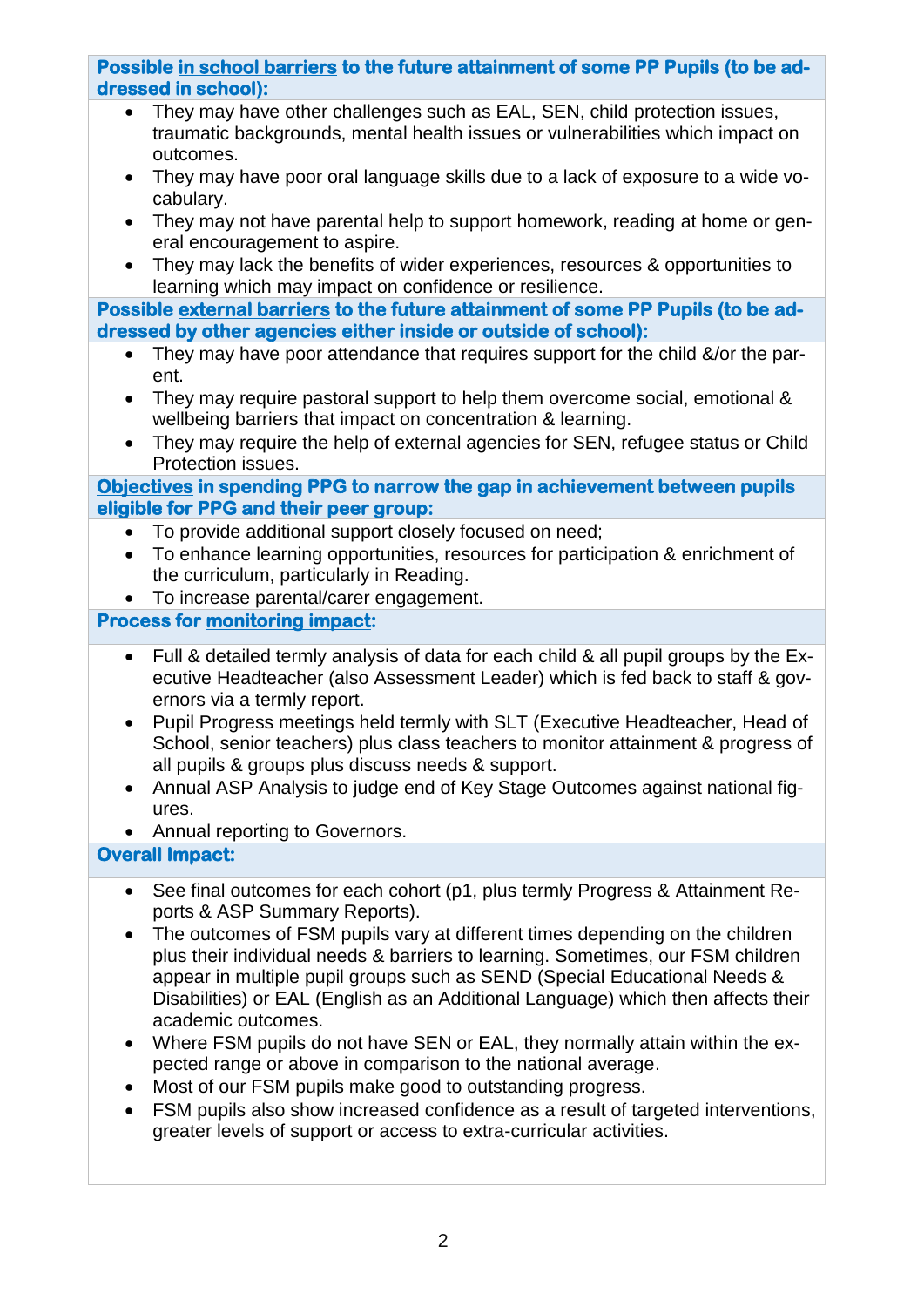## **Pupil Premium Website Content 2020-21**

In 2011-12 the Government launched its Pupil Premium funding. This money is given to schools based on the numbers of pupils in the school who are eligible for Free School Meals (FSM). From 2012-13, it was expanded to include all children who have been eligible for FSM within the last 6 years.

At St Mary's, we are completely committed to the ideal of 'every child matters' & are driven by our values that focus on enhancing pupil achievement & well being, irrespective of their personal circumstances. In short, we want ALL of our children to do well & to thrive in their learning!

We seek to meet the needs of all of our pupils from through careful analysis of progress data on a termly basis & design intervention strategies where necessary to meet each pupil's needs. Whilst our school has traditionally received a low amount, Pupil Premium funding gives a method of further supporting some of our more disadvantaged pupils in order that we can 'close the gap' & ensure that they get the very best advantage from their time with us.

This year, our Pupil Premium allocation for 2020-21 is £67,250. This has been spent on continuing to employ an additional teacher to reduce class sizes in KS2; improving Reading & Phonics provision as well as developing a school library; providing high needs support for Pupil premium as well as EAL and SEN pupils; enabling enrichment opportunities so that none of our pupil premium children are further disadvantaged by not being able to fully take part in our vibrant curriculum.

#### Impact **(For the full Impact Report, please click):**

- The outcomes of FSM pupils vary at different times depending on the children & their individual needs. Sometimes, our FSM children appear in multiple pupil groups such as SEND (Special Educational Needs & Disabilities) which then affects their academic outcomes.
- $\checkmark$  Where FSM pupils do not have Special Educational Needs & Disabilities, they normally attain within the expected range or above in comparison to the national average.
- $\checkmark$  Most of our FSM pupils make good to outstanding progress.
- $\checkmark$  FSM pupils also show increased confidence as a result of targeted interventions, greater levels of support or access to extra-curricular activities.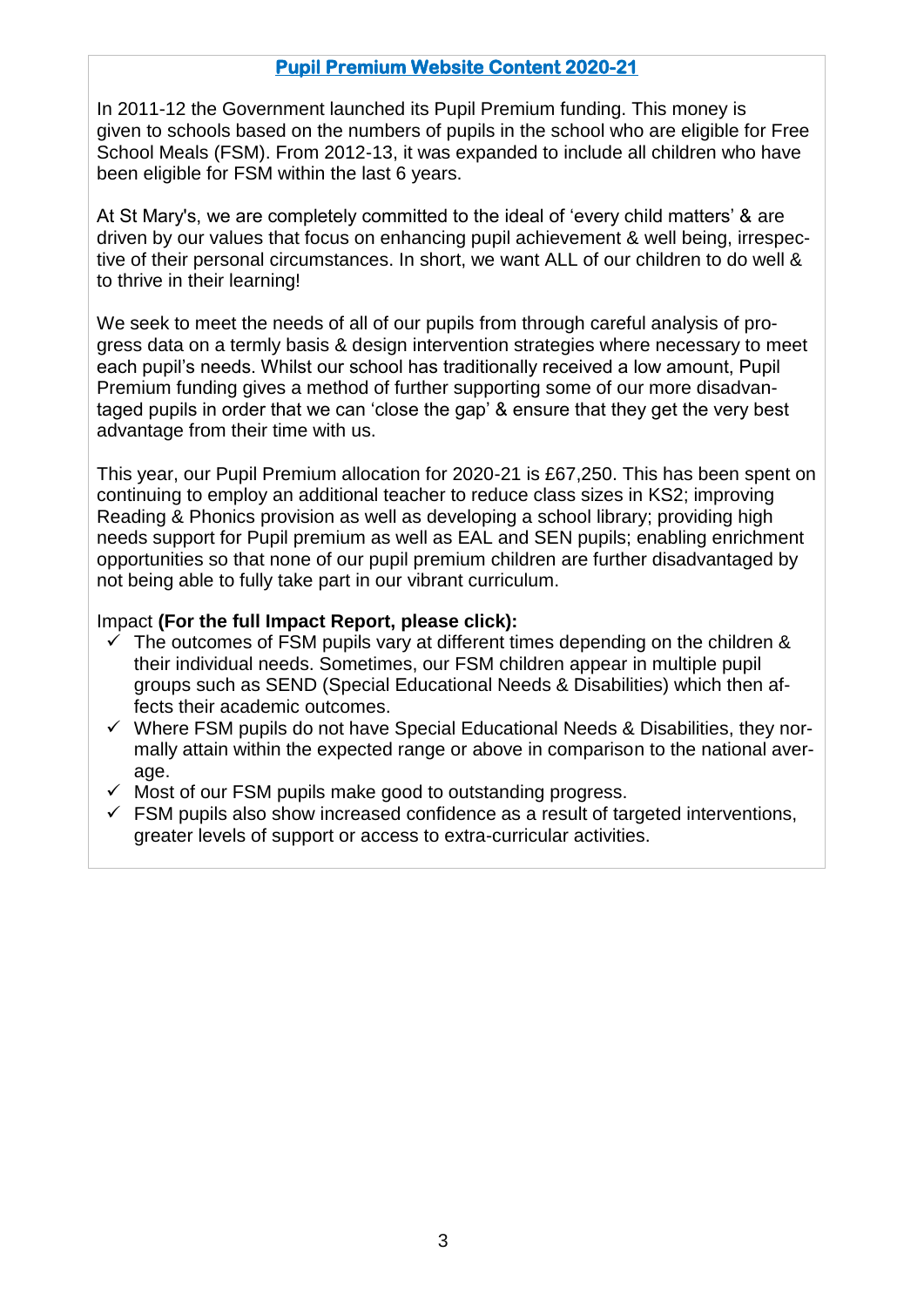# **Pupil Premium Strategy 2020-21**

*This plan should be read in conjunction with the other main school planning documents as it is not entirely exhaustive in underpinning the following key priorities.*

| <b>Priority Areas - Success Criteria:</b>                                                                                                                                                                                                                                                                                                                                                                                                                                                                                                                                                                                                                                                                                                                                                                                                                                                                       |                                                                                                                                                                                                                                                                                                                                            |                           |                   |                                                                                                     | <b>Evaluation Questions:</b>                                                                     |  |  |
|-----------------------------------------------------------------------------------------------------------------------------------------------------------------------------------------------------------------------------------------------------------------------------------------------------------------------------------------------------------------------------------------------------------------------------------------------------------------------------------------------------------------------------------------------------------------------------------------------------------------------------------------------------------------------------------------------------------------------------------------------------------------------------------------------------------------------------------------------------------------------------------------------------------------|--------------------------------------------------------------------------------------------------------------------------------------------------------------------------------------------------------------------------------------------------------------------------------------------------------------------------------------------|---------------------------|-------------------|-----------------------------------------------------------------------------------------------------|--------------------------------------------------------------------------------------------------|--|--|
| All PP children are taught in single year group classes (with no mixing of year groups) in order that no<br>✓<br>child is further disadvantaged due to large pupil numbers.<br>Individual barriers to learning are sufficiently overcome for PP pupils through targeted support &<br>$\checkmark$<br>intervention.<br>All PP pupils attain at least in line with ARE & some above.<br>✓<br>All PP pupils make at least expected progress & some above.<br>✓<br>All PP pupils are able to read to at least age expected levels due to being immersed in quality Reading<br>✓<br>books & experiences.<br>All PP pupils have every opportunity to achieve in line with their peers through quality first teaching & a<br>✓<br>curriculum which is rich in learning experiences.<br>✓<br>All PP children have high aspirations for themselves because of the high aspirations that all staff have for<br>them.<br>✓ | How well are PP doing?<br>How does this compare to non-<br>PP pupils?<br>What does 'high aspirations'<br>mean in practice to all staff?<br>What enrichment opportunities<br>have PP children enjoyed that<br>they might not otherwise been<br>able to? What has the effect<br>been?<br>What has the feedback been<br>from pupils? Parents? |                           |                   |                                                                                                     |                                                                                                  |  |  |
|                                                                                                                                                                                                                                                                                                                                                                                                                                                                                                                                                                                                                                                                                                                                                                                                                                                                                                                 | No PP child is held back in their learning journey by a lack of parental support.                                                                                                                                                                                                                                                          | <b>Who</b>                | <b>When</b>       |                                                                                                     |                                                                                                  |  |  |
| <b>Priority Areas:</b>                                                                                                                                                                                                                                                                                                                                                                                                                                                                                                                                                                                                                                                                                                                                                                                                                                                                                          | <b>Actions</b>                                                                                                                                                                                                                                                                                                                             |                           |                   | <b>Monitoring</b>                                                                                   | <b>Costings</b>                                                                                  |  |  |
| All PP children are<br>taught in single year<br>group classes (with no<br>mixing of year groups)<br>in order that no child is<br>further disadvantaged<br>due to large pupil<br>numbers.                                                                                                                                                                                                                                                                                                                                                                                                                                                                                                                                                                                                                                                                                                                        | Continue to employ an additional teacher for the second<br>year in order to move from mixed year groups (classes<br>of 35+ in Y4 to Y6).                                                                                                                                                                                                   | <b>SLT</b>                | Sept 20           | Accelerating<br><b>Pupil Progress</b><br><b>Action Plan</b><br>Intervention<br>/support<br>evidence | £32,987 M2<br>Salary (incl. on<br>costs)                                                         |  |  |
| <b>Individual barriers to</b><br>learning are sufficiently<br>overcome for PP pupils<br>through targeted<br>support & intervention.                                                                                                                                                                                                                                                                                                                                                                                                                                                                                                                                                                                                                                                                                                                                                                             | All teaching staff produce an Accelerating Pupil<br>Progress Action Plan showing their targeting, support &<br>interventions plus high aspirations for their identified PP<br>pupils.                                                                                                                                                      | All staff                 | Termly            | Data Analysis<br>PP Tracking Data                                                                   |                                                                                                  |  |  |
| All PP pupils attain at<br>least in line with ARE &<br>some above.<br>All PP pupils make at<br>least expected progress<br>& some above.                                                                                                                                                                                                                                                                                                                                                                                                                                                                                                                                                                                                                                                                                                                                                                         | Interventions / 1:1 / individual reading / booster classes /<br>general support are delivered according to the needs of<br>the child in regular timetabled slots.                                                                                                                                                                          | All staff                 | Ongoing           | <b>Pupil Progress</b><br>meeting<br>proformas<br>Pupil Progress &                                   | £6883 - 1/10 <sup>th</sup> of<br>KM Salary, half a<br>day a week<br>costing towards<br>boosters. |  |  |
| All PP pupils are able to<br>read to at least age<br>expected levels due to<br>being immersed in<br>quality Reading books &<br>experiences.                                                                                                                                                                                                                                                                                                                                                                                                                                                                                                                                                                                                                                                                                                                                                                     | TA support is deployed for interventions / pre & post<br>teaching & in class support as necessary.<br>Progress data is analysed & tracked termly & provides<br>PP outcomes in comparison to non-PP pupils.                                                                                                                                 | All staff<br>$+TAs$<br>ΚS | Ongoing<br>Termly | Attainment<br>Analysis Reports<br><b>ASP Analysis</b><br>Summary                                    |                                                                                                  |  |  |
|                                                                                                                                                                                                                                                                                                                                                                                                                                                                                                                                                                                                                                                                                                                                                                                                                                                                                                                 | PP children are specifically tracked in order to highlight<br>any issues on progress so that support can be given.                                                                                                                                                                                                                         | KS                        | rermiy            | SEND<br>Intervention<br>Maps<br>M&E Cycle +                                                         |                                                                                                  |  |  |
|                                                                                                                                                                                                                                                                                                                                                                                                                                                                                                                                                                                                                                                                                                                                                                                                                                                                                                                 | The ASP Online is analysed & a summary produced<br>highlighting the outcomes of PP pupils against National<br>averages.                                                                                                                                                                                                                    | КS                        | Nov 20            | findings<br><b>SEN</b> records<br>Interventions                                                     |                                                                                                  |  |  |
|                                                                                                                                                                                                                                                                                                                                                                                                                                                                                                                                                                                                                                                                                                                                                                                                                                                                                                                 | Pupil Progress meetings are held with SLT with a<br>deliberate focus on the progress & attainment of PP<br>children.                                                                                                                                                                                                                       | $SLT +$<br>staff          | Termly            | Map / records<br>Discussions with<br>children & staff                                               | Cover costs x 6<br>days (RB/KH) -<br>£1200                                                       |  |  |
|                                                                                                                                                                                                                                                                                                                                                                                                                                                                                                                                                                                                                                                                                                                                                                                                                                                                                                                 | The SENCo plans support with class teachers for those<br>children who are PP & SEND.                                                                                                                                                                                                                                                       | SR KM<br>+ staff          | Termly            | Reading &<br>Phonics results                                                                        | SENCo time x 3<br>days per term<br>£1780                                                         |  |  |
|                                                                                                                                                                                                                                                                                                                                                                                                                                                                                                                                                                                                                                                                                                                                                                                                                                                                                                                 | The SENCo ensures that Intervention Maps are updated<br>to ensure that children who are PP & SEN are<br>sufficiently supported to make progress.                                                                                                                                                                                           | SR KM<br>+ staff          | Termly            | Reading &<br>Phonics<br>observations                                                                |                                                                                                  |  |  |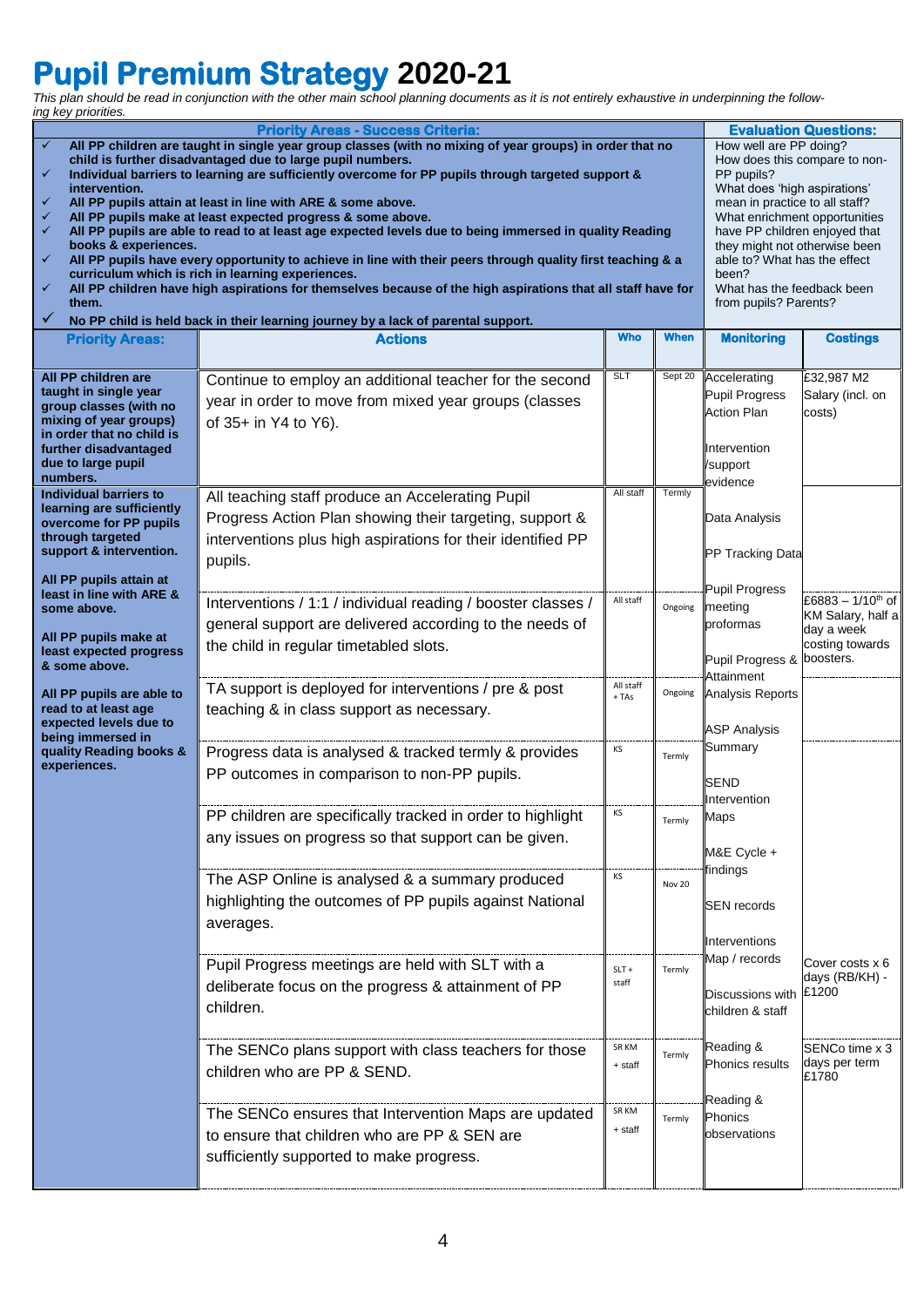|                                                                                                                                                                 | PP pupils are targeted by staff to develop positivity,<br>confidence, resilience, organisational skills, etc.<br>according to need through general encouragement up to<br>specific interventions.<br>PP pupils are targeted as necessary to be supported in<br>their mental health & wellbeing according to need<br>through general encouragement up to specific<br>interventions. | All Staff<br>Staff+<br>KM | Ongoing<br>Ongoing                   | Library set up<br>Book audit &<br><b>Resource lists</b><br>Reading &<br>Phonics<br>Progression<br>Grids<br>Reading focus<br>events planning |                                                                         |
|-----------------------------------------------------------------------------------------------------------------------------------------------------------------|------------------------------------------------------------------------------------------------------------------------------------------------------------------------------------------------------------------------------------------------------------------------------------------------------------------------------------------------------------------------------------|---------------------------|--------------------------------------|---------------------------------------------------------------------------------------------------------------------------------------------|-------------------------------------------------------------------------|
|                                                                                                                                                                 | Reading is reviewed for all year groups including<br>development of skills, progression & texts in order to<br>develop quality provision throughout each year group.                                                                                                                                                                                                               | KM, KS<br>+ staff         | Summer<br>20                         |                                                                                                                                             |                                                                         |
|                                                                                                                                                                 | Phonics teaching is reviewed for FS, KS1 & KS2<br>including development of skills, progression & reading<br>texts in order to develop quality provision throughout<br>each year group. Training facilitated & resources bought<br>as necessary.                                                                                                                                    | KM, KS,<br>KH, JL,<br>СA  |                                      |                                                                                                                                             | Phonics /<br>Reading<br>resources -<br>£4020                            |
|                                                                                                                                                                 | Decodable books are bought to back up Phonics<br>teaching plus quality texts for guided reading, shared<br>reading to raise the status of reading in school.                                                                                                                                                                                                                       | KM,<br>KH, JL             |                                      |                                                                                                                                             |                                                                         |
|                                                                                                                                                                 | A St Mary's library is developed in order to further raise<br>the status of Reading as well as establish the enjoyment<br>of books.                                                                                                                                                                                                                                                | KM                        |                                      |                                                                                                                                             | Library<br>development<br>including books-<br>£15,000                   |
|                                                                                                                                                                 | Quality reading experiences are further developed<br>through class visits to the library as well as special days<br>& focus times which celebrate reading.                                                                                                                                                                                                                         | $Km +$<br>staff           |                                      |                                                                                                                                             |                                                                         |
| All PP pupils have every<br>opportunity to achieve in<br>line with their peers<br>through quality first<br>teaching & a curriculum<br>which is rich in learning | Ongoing monitoring of teaching & learning through<br>observations, book scrutiny, pupil interviews etc. to<br>ensure quality first teaching which meets the needs of<br>PP children.                                                                                                                                                                                               | <b>KS KM</b>              | Ongoin<br>g                          | M&E Cycle &<br>activities<br>M&E Feedback &<br>outcomes<br>reporting<br>Curriculum                                                          |                                                                         |
| experiences.                                                                                                                                                    | New Curriculum to be put in place with ongoing review<br>to ensure that it meets the needs of all of our children<br>resulting in successful attainment & progress, preparing<br>them for the next step in their learning journey & inspires<br>them for the future.                                                                                                               | <b>KS KM</b>              | Septem<br>ber 20<br>&<br>Ongoin<br>g | documentation &<br>outcomes<br>Programme of<br>extra-curricular<br>activities<br>Visits, residential                                        |                                                                         |
|                                                                                                                                                                 | Programme of extra-curricular activities to be put in<br>place with ongoing review to ensure that it meets the<br>needs of all of our children resulting in an inspiring<br>experiences as well as the development of gifts &<br>talents.                                                                                                                                          | <b>KS KM</b>              | Ongoin<br>g                          | lists & planning<br><b>Itemised records</b><br>of allocations                                                                               | Uniform, Visits,<br>residentials &<br>clubs / hardship<br>fund - £3,250 |
|                                                                                                                                                                 | Visits, residentials, before & after school care, clubs<br>funded for the PP pupils as necessary.                                                                                                                                                                                                                                                                                  | <b>SLT</b>                | Ongoin<br>g                          |                                                                                                                                             |                                                                         |
|                                                                                                                                                                 | Resources including uniform & books, etc. funded for the<br>PP pupils as necessary                                                                                                                                                                                                                                                                                                 | <b>SLT</b>                | Ongoin<br>g                          |                                                                                                                                             |                                                                         |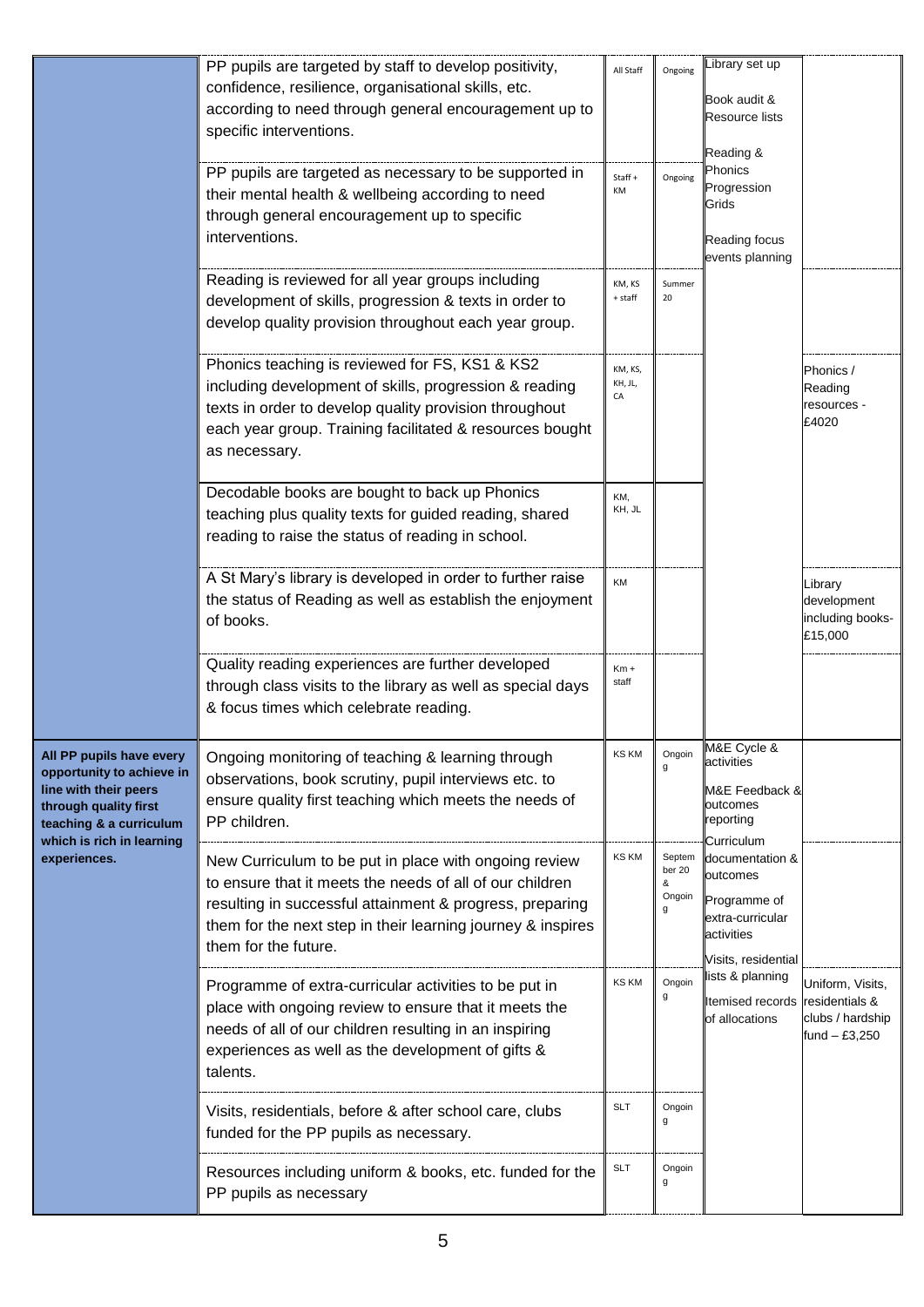| To ensure equality of<br>opportunity for PP<br>pupils in order that they<br>can experience wider<br>opportunities. | Trips & residentials are paid for through the PP budget<br>in order to ensure wider opportunities & experiences as<br>well as equality of access to PP children.     | <b>SLT</b>             | Ongoin<br>g |                                                                     |                                                             |
|--------------------------------------------------------------------------------------------------------------------|----------------------------------------------------------------------------------------------------------------------------------------------------------------------|------------------------|-------------|---------------------------------------------------------------------|-------------------------------------------------------------|
|                                                                                                                    | Children are targeted for participation in after school<br>clubs in order to give wider opportunities & experiences<br>as well as equality of access to PP children. | <b>SLT</b>             | Ongoin<br>g |                                                                     |                                                             |
| No PP child is held back<br>in their learning journey<br>by a lack of parental<br>support.                         | Attendance figures are monitored in order to identify any<br>issues for PP pupils. Meetings with parents take place<br>as necessary in order to support to improve.  | <b>SLT</b>             | Ongoin<br>g | Attendance<br>figures<br>Attendance<br>figures for parent<br>events |                                                             |
|                                                                                                                    | Parent Workshops are held & parents of PP pupils are<br>specifically targeted for attendance.                                                                        | All<br>staff           | Ongoin<br>g | Records of<br>meetings, SEN &                                       |                                                             |
|                                                                                                                    | Attendance at parents' evenings / parent workshops is<br>monitored to ensure that parents of PP pupils attend.                                                       | $CW +$<br>All staff    | Ongoin<br>a | CP records                                                          | £2130 CW<br>Hourly rate<br>£11.21 1 hour a<br>day 38 weeks. |
|                                                                                                                    | Targeted conversations are held with parents / carers as<br>necessary in order to signpost help, support, the<br>intervention of other agencies, etc.                | <b>SLT</b><br>Al staff | Ongoing     |                                                                     |                                                             |
| <b>Total Cost: £67,250.00</b>                                                                                      |                                                                                                                                                                      |                        |             |                                                                     |                                                             |

# **How the Pupil Premium is calculated for our School:**

| Total FS & KS1:14 pupils                                                                        | <b>PPG Rate 2020-</b>                                                                                                                                                                                                          | Number of      |
|-------------------------------------------------------------------------------------------------|--------------------------------------------------------------------------------------------------------------------------------------------------------------------------------------------------------------------------------|----------------|
| Total KS2: 36 pupils                                                                            | 21                                                                                                                                                                                                                             | children       |
| Total = 50 Pupil Premium Pupils                                                                 |                                                                                                                                                                                                                                |                |
| Children who are Pupil Premium / Free School Meals                                              | £1.345                                                                                                                                                                                                                         | <b>X50</b>     |
| Children no longer FSM but are Pupil Premium as defined as Ever 6 (eligible for FSM since 2010) |                                                                                                                                                                                                                                | $= £67.250$    |
| Children who are Pupil Premium & defined as no longer LAC due to being Adopted                  | £2.345                                                                                                                                                                                                                         | X0             |
|                                                                                                 |                                                                                                                                                                                                                                | $= £0$         |
| <b>Service Children</b>                                                                         | £310                                                                                                                                                                                                                           | X <sub>0</sub> |
|                                                                                                 |                                                                                                                                                                                                                                | $= £0$         |
|                                                                                                 | Fortunated to the Literature of the State of the State of the State of the State of the State of the State of the State of the State of the State of the State of the State of the State of the State of the State of the Stat | 0.0700         |

**Estimated total at April 20 = £67,250**